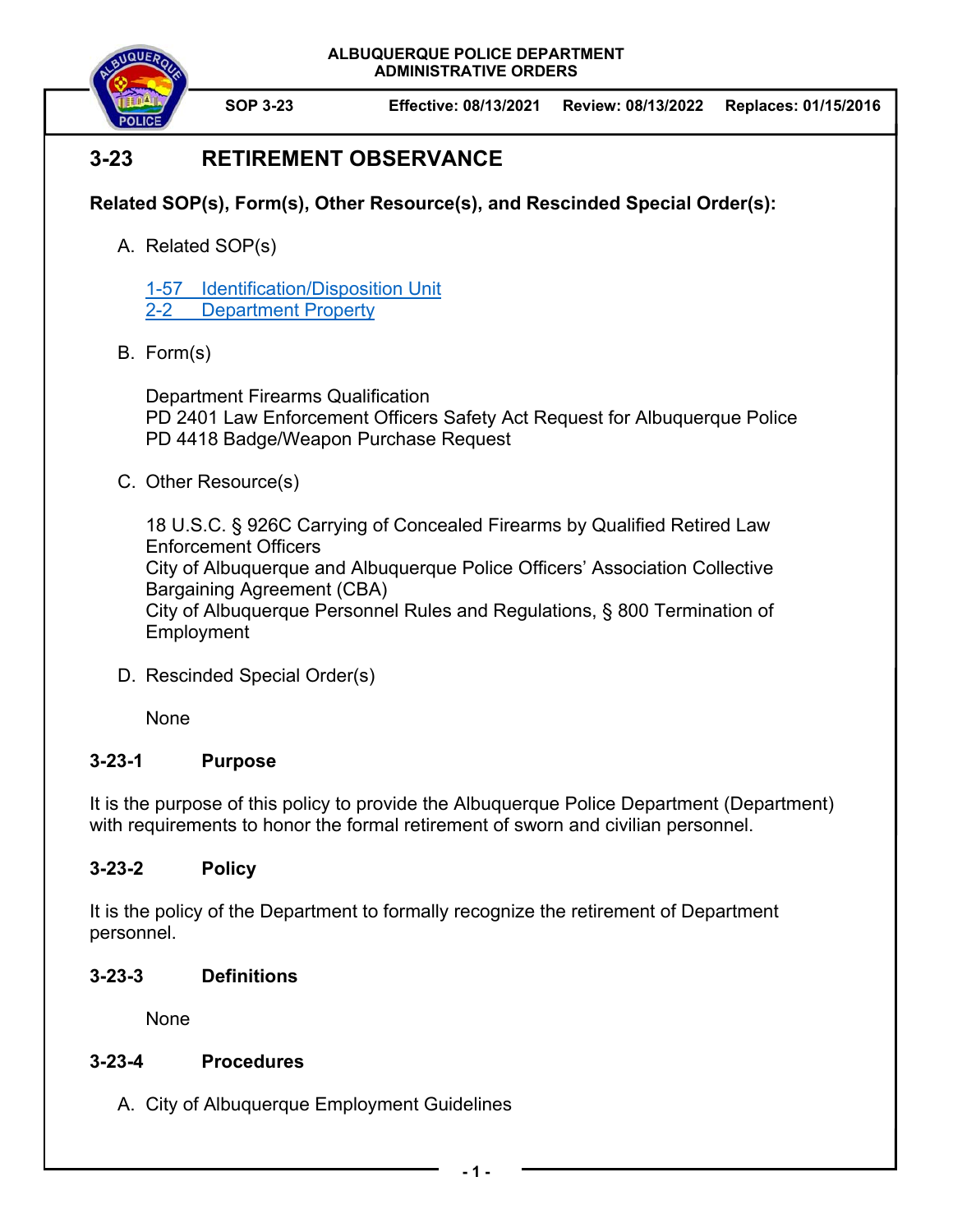#### **ALBUQUERQUE POLICE DEPARTMENT ADMINISTRATIVE ORDERS**



- 1. Department personnel may refer to City of Albuquerque Personnel Rules and Regulations, Section 800, for further guidelines on termination of employment.
- B. Retirement Notification
	- 1. Eligible Department personnel who plan to retire will submit a letter of notification at least two (2) weeks in advance, through their chain of command. They will send a copy to the Personnel and Payroll Section, the Property Unit, the Fiscal Division, and the Office of the Chief.
		- a. Department personnel will include requests for an honorary upgrade to the next rank with the retirement letter.
	- 2. The notification will consist of a letter on Department letterhead to the Chief of Police indicating their anticipated retirement date.
	- 3. Sworn personnel will include their concealed carry request for the Chief of Police's approval.
	- 4. If sworn personnel wish to purchase their current badge and or duty pistol/shotgun, a Badge/Weapon Purchase Request Form will be submitted to the Chief of Police through their chain of command for approval and forwarded to the Property Unit Manager for review and processing. The purchase price for the weapon(s) will be consistent with SOP Department Property.
- C. Coordination of Retirement Observance
	- 1. Retirement observances will be coordinated through Operations Review and the Office of the Chief of Police.
- D. Sworn Personnel Retirees
	- 1. Upon retirement, sworn retirees will receive:
		- a. A retirement badge and a plaque commemorating the number of years of their service;
			- i. A list of eligible sworn personnel will be provided by the Office of the Chief of Police and to the Property Unit. The Office of the Chief will be responsible for the purchase of these items.
			- ii. Operations Review will maintain a list of retirees that will be provided to the Office of the Chief of Police at their request.
		- b. An honorary upgrade to the next rank, at the discretion of the Chief of Police; and
		- c. A certificate of continuous service.
			- i. The certificate shows the amount of continuous time with the Department with no break in service.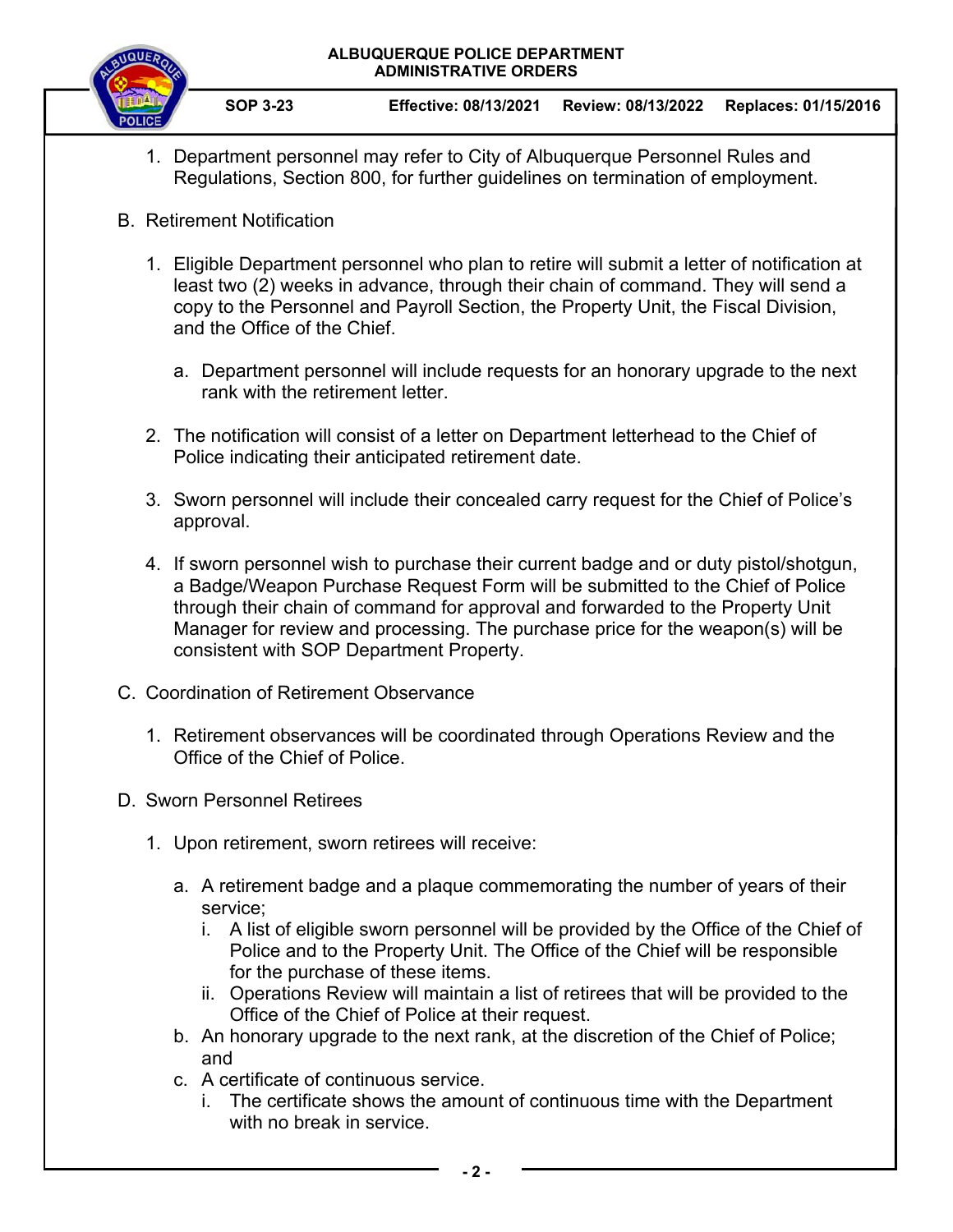

**SOP 3-23 Effective: 08/13/2021 Review: 08/13/2022 Replaces: 01/15/2016** 

- E. Civilian Retirees
	- 1. Upon retirement, civilian retirees will receive:
		- a. A plaque commemorating the number of years of their service. The plaque will be obtained and provided by the Property Unit; and
		- b. A certificate of continuous service.
- F. Retired Officers' Concealed Carry Weapon
	- 1. The Department Firearms Range personnel will:
		- a. Conduct firearms qualifications for retired Department personnel who wish to carry a concealed weapon under the Law Enforcement Officers Safety Act (LEOSA) of 2004. Qualifications will be conducted at the Department Firearms Range under the following guidelines:
			- i. The applicant will:
				- 1. Certify that they meet the criteria for the standard consistent with 18 U.S.C., § 926C of the LEOSA by qualified retired law enforcement officers;
				- 2. Present the Retiree LEOSA Certification Card to the Department Range Master;
				- 3. Complete the Concealed Weapon Carry Application form at least two (2) weeks before the qualification date;
					- A. This form is kept on file at the Department Firearms Range.
				- 4. Prior to shooting the qualification standards outlined in the LEOSA, discuss the below points with Department Firearms Range personnel: A. LEOSA, including compliance with all sections;
					- B. A firearms safety review; and
					- C. Fundamentals of marksmanship; and
					- D. Concealed Carry Qualification
			- ii. The retired officer will:
				- 1. Pass a qualification course designated by the State of New Mexico Law Enforcement Academy (NMLEA);
				- 2. Supply all ammunition and firearm(s);
				- 3. Be responsible for maintaining proficiency with the firearm(s). The Department Firearms Range personnel are not required to give remedial training; and
				- 4. Be held responsible for scheduling training and the qualification shoot.
			- iii. Department Firearms Range personnel will:
				- 1. Ensure that all documentation has been given to the retired officer upon completion of the qualification; and
				- 2. Document the date of qualification and the type of weapon(s) on which they qualified.